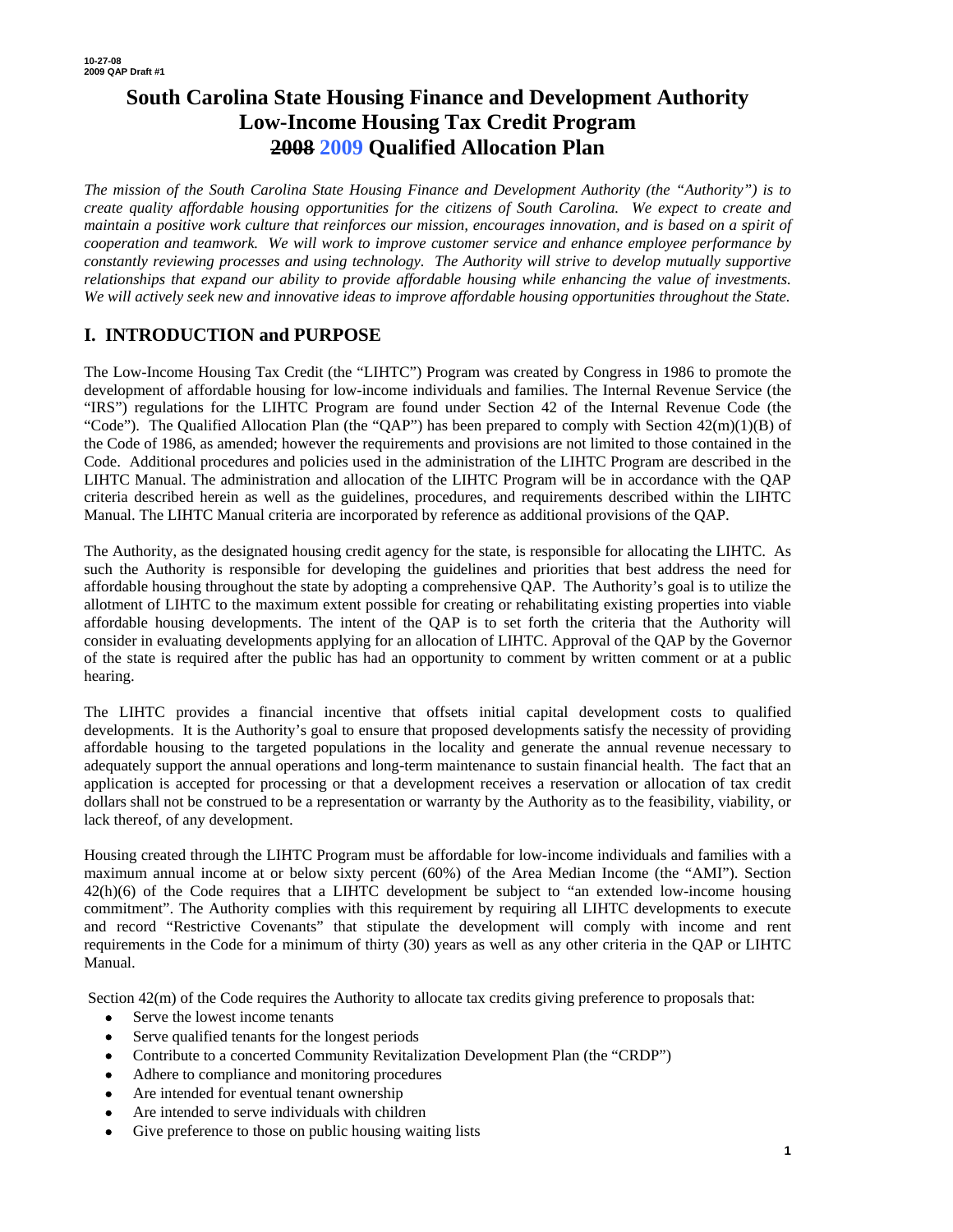- Are energy efficient
- Have a historic nature

The following criteria will also be considered in the selection process:

- Site Criteria
- **Location Characteristics**
- Financial Characteristics
- Development Characteristics
- Targeting Characteristics
- Applicant/Development Team Characteristics

The Authority web site contains general and historical information concerning the LIHTC Program under the Housing Partners, Tax Credit section. The Authority's web address is: www.schousing.com. From time to time, the Authority may post bulletins or public notices to the tax credit web page in response to questions and requested clarifications submitted regarding the LIHTC Program. It is the applicant's responsibility to check the web page for updates. The web page provides a list of past LIHTC allocations and existing developments. LIHTC Program information may also be obtained by calling Laura Nicholson at (803) 896-9190, emailing laura.nicholson@schousing.com, faxing (803) 551-4925, or writing SCSHFDA, LIHTC Program, 300-C Outlet Pointe Blvd., Columbia, SC 29210.

# **II. THRESHOLD EXPERIENCE CRITERIA**

In order to participate in the LIHTC program either the developer(s), general partner(s) in a limited partnership or the managing member(s) of a limited liability company must have experience in one LIHTC development or other successful multifamily rental development of at least seventy-two (72) units or two (2) developments of at least thirty-six units each. Experience in one LIHTC development or other successful multifamily rental development of at least seventy-two (72) units means coordinating the development team in planning, financing and constructing a development through the receipt of Certificates of Occupancy and reaching stabilized occupancy. All developers, general partners or managing members must complete a Previous Participation Certificate (see **Exhibit K**). For developments awarded LIHTCs in which the developer(s), general partner(s) in a limited partnership or the managing member(s) of a limited liability company do not have previous LIHTC experience, the Authority will require that a management company with previous successful LIHTC management experience be hired for a minimum of two (2) years.

Any application submitted by developers, general partners, or managing members who from January 1, 2000 through February 27, 2009 28, 2008 have been removed, debarred, or asked to voluntarily withdraw from a LIHTC partnership and/or have ever returned an entire allocation of LIHTC in South Carolina, other than for reasons beyond their control acceptable to the Authority, is ineligible to participate in South Carolina's LIHTC program.

Any application submitted by developers, general partners, or managing members who have been disqualified from participating in any other state or other allocating agency's LIHTC Program within the past six (6) years, other than for reasons beyond their control acceptable to the Authority, is ineligible to participate in South Carolina's LIHTC program.

Any application submitted by developers, general partners, or managing members who have been reported to the IRS (Form 8823) for uncorrected non-compliance issues by the Authority or other allocating agency's LIHTC administrator, at the Authority's sole discretion, may be ineligible to participate in South Carolina's LIHTC program. The Authority's determination of noncompliance violations is not subject to interpretation, appeal, or final IRS resolution of non-compliance violation.

## **III. CRITERIA for TIER ONE REVIEW**

The Authority, at its sole discretion, may reject a site based on information submitted in the application package, the site review findings, or other information obtained that the Authority determines renders the site undesirable for a LIHTC development.

### **1. Positive Site Characteristics**: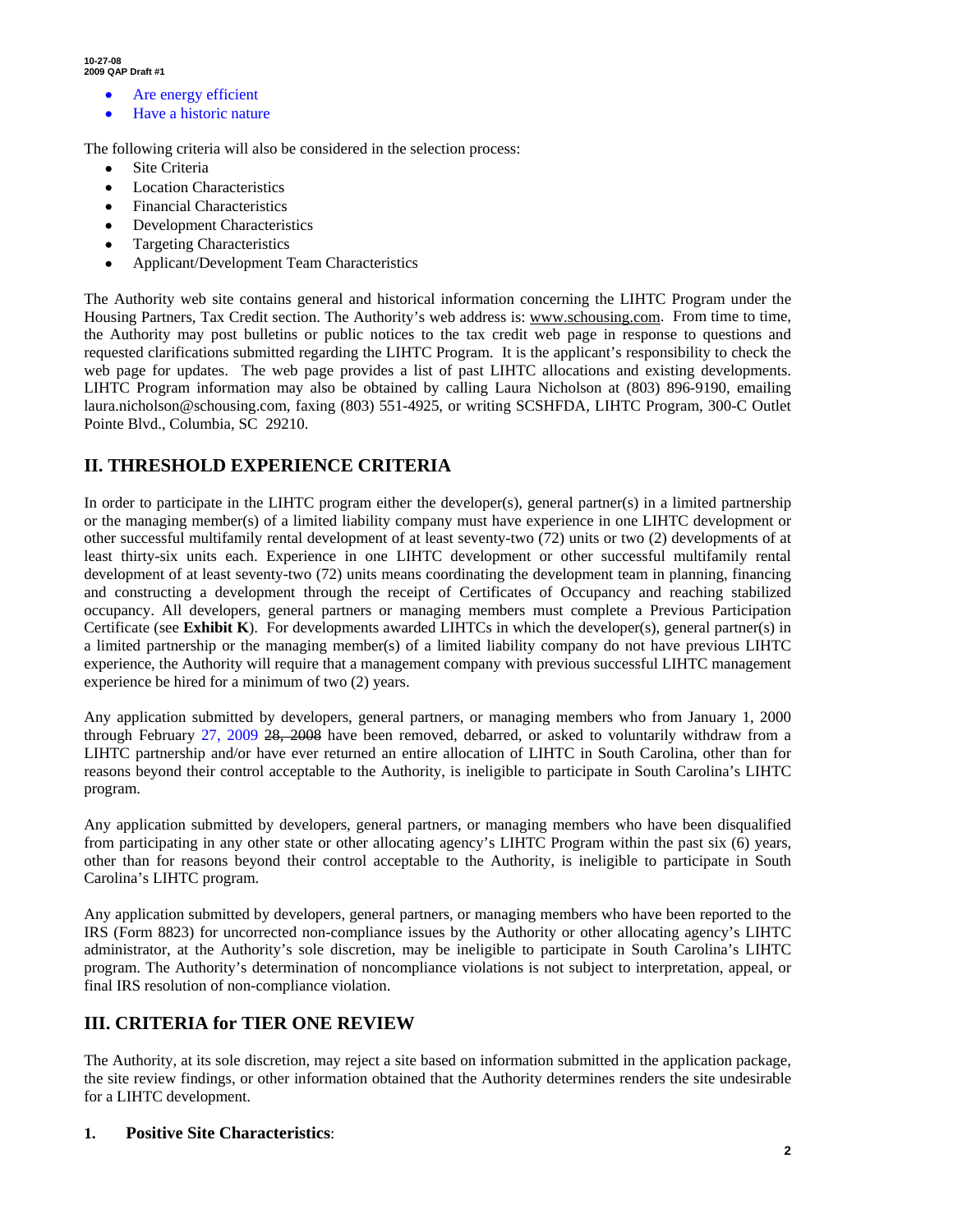> **a)** Points will be awarded as listed below for services located within two (2) miles by accessible public paved road, to no fewer than five  $(5)$  four  $(4)$  services which are appropriate to the proposed tenant population. All developments **must** obtain a minimum of twelve (12) ten (10) points from section (a) Positive Site Characteristics to avoid disqualification. Only one (1) service type will be counted for points. The maximum number of points to be awarded in section (a) is 15 points.

### **3 Point Services**

Full Service Grocery Store Police Station Fire Station Pharmacy / Drug Store

### **2 Point Services**

Convenience Store/Gas Station Hospital / Health Department Doctor's Office (General practitioners only) Restaurant Public Library (No School Libraries accepted)

### **1 Point Services**

Public Schools (family developments only) Senior Activity Center (older persons/elderly developments only) Public Transportation Public Park/Playgrounds Public Recreation Center **10-15 12 pt min.**

- **b**) Site is relatively flat with entrance(s) at or above access road grade with negligible water runoff from adjacent properties. **2 pts**
- **c)** Site is compatible with the surrounding land. Surrounding area is defined as within one-quarter (1/4) mile of the subject property. This means the site and multifamily development are compatible with the existing land use pattern. The surrounding area should be residential or an appropriate mix of commercial uses, appropriate to the targeted tenants, and residential uses, single and/or multifamily housing. **2 pts**
- **d)** Sewer and Water utility tie-ins are accessible and within 300 feet of the proposed site. **3 pts**
- **e)** At least 15% of the site must consist of Usable Green Space. Usable green space may not include wetland areas. The Authority defines Usable Green Space as relatively level areas, containing primarily green open spaces. The green space should be suitable for recreational activities. 3 **pts**

### **For the detrimental characteristics below, the Authority defines its determination of distance as the shortest distance, in a straight line, from the closest site boundary line to the detrimental site characteristic.**

- **2.** The following **Detrimental Development Characteristics** are **not allowed for any development site**. This list is not all inclusive and may be expanded:
	- **a)** Applications proposing an existing development to be subdivided into two (2) or more developments;
	- **b)** Applications proposing developments for the same tenant populations within the same defined market area of existing Authority funded developments (tax credit, tax exempt bonds, etc.) that have a history of vacancy rates greater than ten percent (10%). Vacancy rates will be determined by using the second and fourth quarter vacancy rates reported by the property management for an existing development's previous year's operations. The Authority will make exceptions to the above requirement if the Authority determines, in its sole discretion, that the reason for the existing development having a history of vacancy rates greater than ten percent (10%) is not an issue of an "existing market" for the tenant population, but other characteristics that may or may not be resolvable (e.g. location, physical appearance, etc.);
	- **c)** Applications proposing scattered site developments that are not, in the Authority's determination, within the same primary market area and/or county boundaries.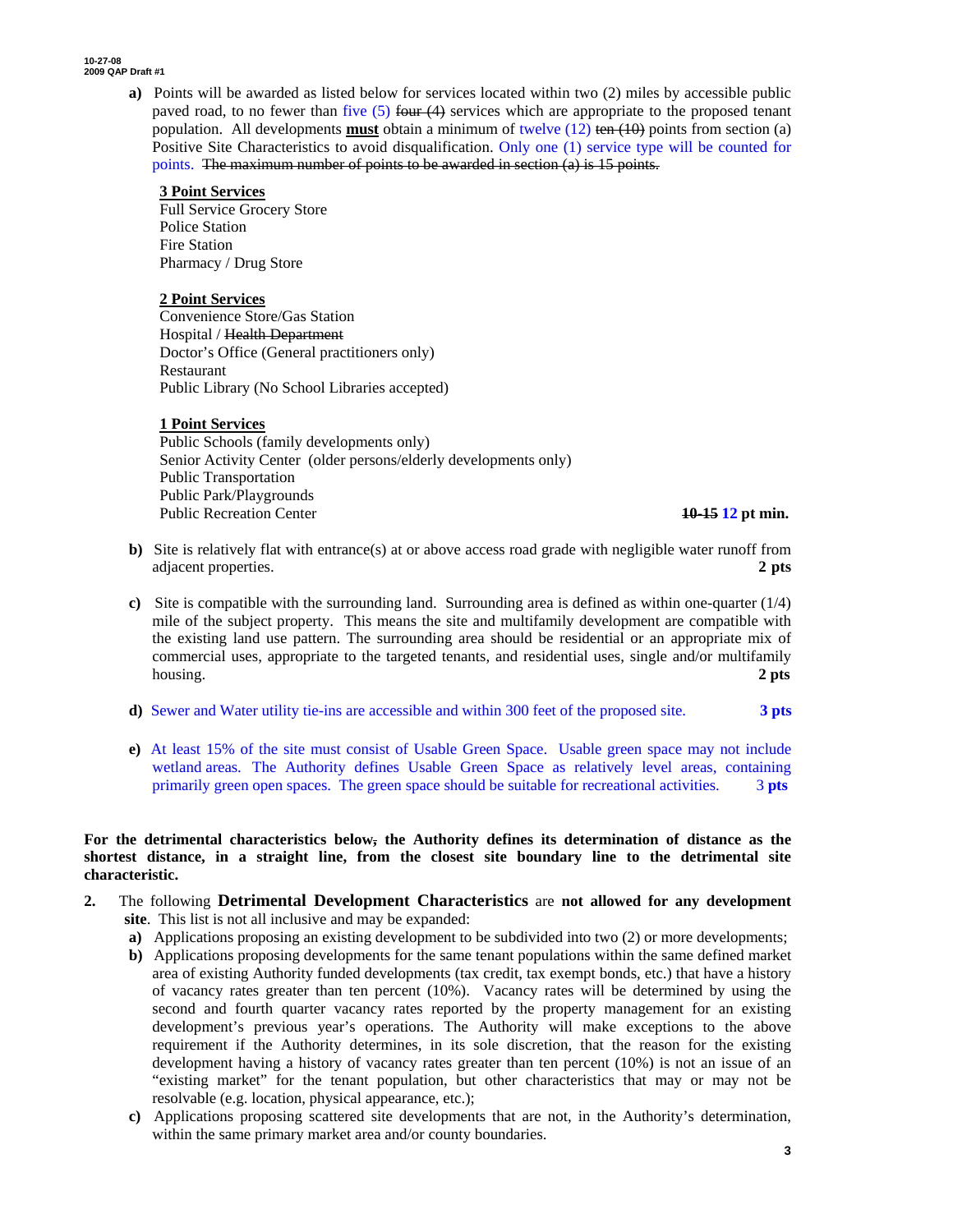### **3. Each site will be assessed for** The following **Detrimental Site Characteristics. There is no limit to the negative points a site may accumulate.**

### **Three (3) negative points per item will be deducted for the following:**

- **a)** Sites within five hundred (500) feet of an easement containing an electric substation, whether it is active or inactive;
- **b)** New construction sites where any portion contains or permits any easements for overhead electric power lines, regardless of voltage, and/or such electric power lines encumber the proposed site with the exception of the outside perimeter of the site for the distribution of electric service for other unrelated properties. A development proposing to bury all power lines will be exempt from this detrimental determination if documentation is provided from the utility provider stating that all power lines will be underground.
- **c)** Sites where a portion of any building is located within the fall distance of any pole, tower or support structure of a high voltage transmission power line, communications transmission tower, microwave relay dish or tower, or commercial satellite dish (radio, TV cable, etc.). For field analysis, the Authority will use tower height as the fall distance. For the purpose of the QAP, a high voltage electric transmission line is a power line that carries a nominal voltage level greater than 60KV (sixty kilovolts);
- **d)** Sites where a nearby active railroad causes excessive noise and vibration. An Applicant submitting a proposed development within five hundred (500) feet of an active, in use railroad(s) is required to submit, from a qualified professional, an objective third party noise study that addresses the impact of the nearby railroad, specifically the frequency, noise levels, and shock vibrations levels, on the proposed development. The study must adhere to the U. S. Department of Housing and Urban Development (the "HUD") environmental criteria and standard for noise abatement regulation, which states the maximum acceptable day/night average decibel level of sixty-five (65) dBA for exterior noise, along with any other analysis deemed pertinent to the noise study and its conclusion. The study must state the average decibel level on the site is less than sixty-five (65) dBA and must support the placement of the development on the proposed site. Those sites where exterior noise is sixty-five (65) dBA and above but not exceeding seventy-five (75) dBA may be submitted; however, a noise mitigation plan must also be submitted. The mitigation plan must specifically state what measures will be used to reduce the noise levels at the site and the noise study must indicate that the measures to be used will bring the unacceptable noise level at the site down to the acceptable noise level of less than sixty-five (65) dBA. The Authority, in its sole discretion, may approve or reject the site regardless of the conclusions reported in the study;
- **e)** Sites where the Authority determines the slope/terrain is not acceptable for development;
- **f)** Sites where existing wetlands, natural, or man-made attributes could have a substantially negative effect on the development (e.g. 100 year flood plain, streams, ravines, drainage, waterways, etc.);
- **g)** Sites within one-half (1/2) mile of a treatment, storage, or disposal facility for hazardous wastes, a sewage treatment plant, an active or inactive solid waste disposal facility and/or solid waste transfer facility;
- **h)** Sites within one (1) mile of an operating hog/chicken/turkey farm or processing plant;
- **i**) Sites within one-half (1/2) mile of any prison or correctional facility;

### **Two (2) negative points per item will be deducted for the following:**

- **a)** Sites within five hundred (500) feet of any type junkyard, salvage yard, trash heap, dump pile, or other eyesore as determined by the Authority;
- **b**) Sites within five hundred (500) feet of a pipeline(s) (excluding low pressure natural gas distribution lines, water and sewer lines);
- **c)** Sites within one-quarter (1/4) mile of adult video /entertainment clubs;
- **d**) Sites within one-quarter (1/4) mile of bars /night clubs;
- **e)** Sites within one-half (1/2) mile of an operating industrial plant. that may pose a safety risk, hazard, nuisance or other negative impact.

### **4. Location Characteristics**

Proposed developments must be economically viable proposals justified by the market study findings. The capture rate, market advantage, absorption/lease–up period and overall vacancy rate are will be critical components in this the assessment. The Authority will give points to developments for these components.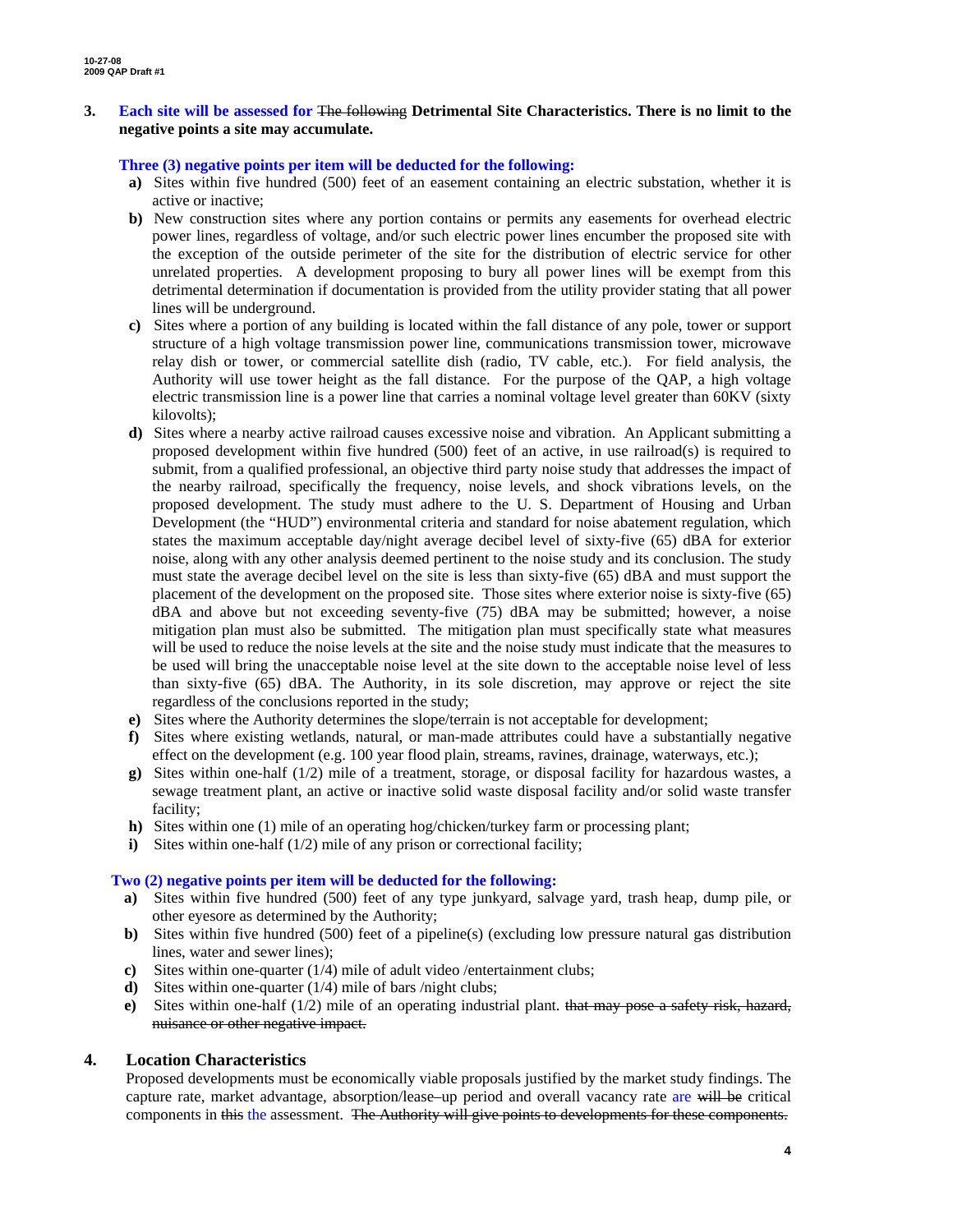### **a) Market Study Threshold Criteria**

- **(i)** Developments with a minimum 10% market advantage. All development types must have a minimum 10% market advantage. Developments not meeting this mandatory requirement will be eliminated from funding consideration.
- **(ii)** Family developments with absorption/lease-up periods no longer than sixteen (16) eighteen (18) months. Older persons and elderly developments with absorption/lease-up periods no longer than eighteen (18) months. All development types must have an absorption period of 1-18 months. Developments not meeting this mandatory requirement will be eliminated from funding consideration.
- **(iii)** Developments with an overall capture rate of 40% or more will be eliminated from funding consideration.
- **(iv)** Developments in any market areas where the overall LIHTC unit vacancy rate is ten percent (10%) or greater will be eliminated from funding consideration.

### **b) Market Study Point Criteria**

- **(i)** Developments with low overall capture rate as follows:
	- **1.** Overall capture rate less than 15% will receive 5 points.
	- **2.** Overall capture rate of 15% but less than 30% will receive 3 points.
	- **3.** Overall capture rate of 30% but less than 40% will receive 1 point.
	- **4.** Overall capture rate of 40% or more will be eliminated from funding consideration.
- **(ii)** Developments in markets where the existing LIHTC developments have an overall vacancy rate as follows:
	- **1.** Overall vacancy rate of less than 7% will receive 3 points.
	- **2.** Overall vacancy rate of 7% but less than 10% will receive 1 point.
	- **3.** The Authority will not consider funding proposed developments in any market areas where the overall LIHTC unit vacancy rate is ten percent 10% or greater. Developments proposed in these areas will be eliminated from funding consideration.

### **5. Tax Credit Development Experience**

Owners (which include individual(s), corporation(s), or in the case of a limited partnership, the general partners(s)) will receive points for previous development of successful LIHTC properties. The owner may include experience gained as an owner in another firm, but not as an employee of another firm. Experience in LIHTC development means coordinating the development team from the planning, financing and construction of a development through the receipt of Certificates of Occupancy and issuance of 8609s. Applicants **must have a current ownership interest** in the development(s) listed for points on **Exhibit K**. Experience will be awarded as follows:

| 1 LIHTC project          | 1 point  |
|--------------------------|----------|
| 2 LIHTC projects         | 2 points |
| 3 LIHTC projects         | 3 points |
| 4 LIHTC projects         | 4 points |
| 5 or more LIHTC projects | 5 points |
|                          |          |

### **6. Complete Tier One Applications** Tier One applications submitted that are considered by the Authority to be complete, containing no missing documents. **2 pts 2**

# **IV. CRITERIA for TIER TWO REVIEW**

# **DEVELOPMENT CHARACTERISTICS:**

### **Optional Development Design Criteria Points:**

This section allows developers to choose various optional design criteria to be included as part of the development. All developments **must** obtain a minimum of one hundred twenty-five (125) points from this section to avoid disqualification. Although developments may choose to do more, the maximum number of points to be awarded from this section (items 1-29) is one hundred twenty-five (125) points.

|    | Roof shingles must be architectural style and warranted for a minimum of thirty (30) years. | $10 \text{ s}$ pts |
|----|---------------------------------------------------------------------------------------------|--------------------|
|    | Attic inculation rated at $\overline{D}$ 38 or higher                                       | 10ntc              |
| z. | <del>Attic msulation rated at <b>K-</b>56 or inglier.</del>                                 | τν μω              |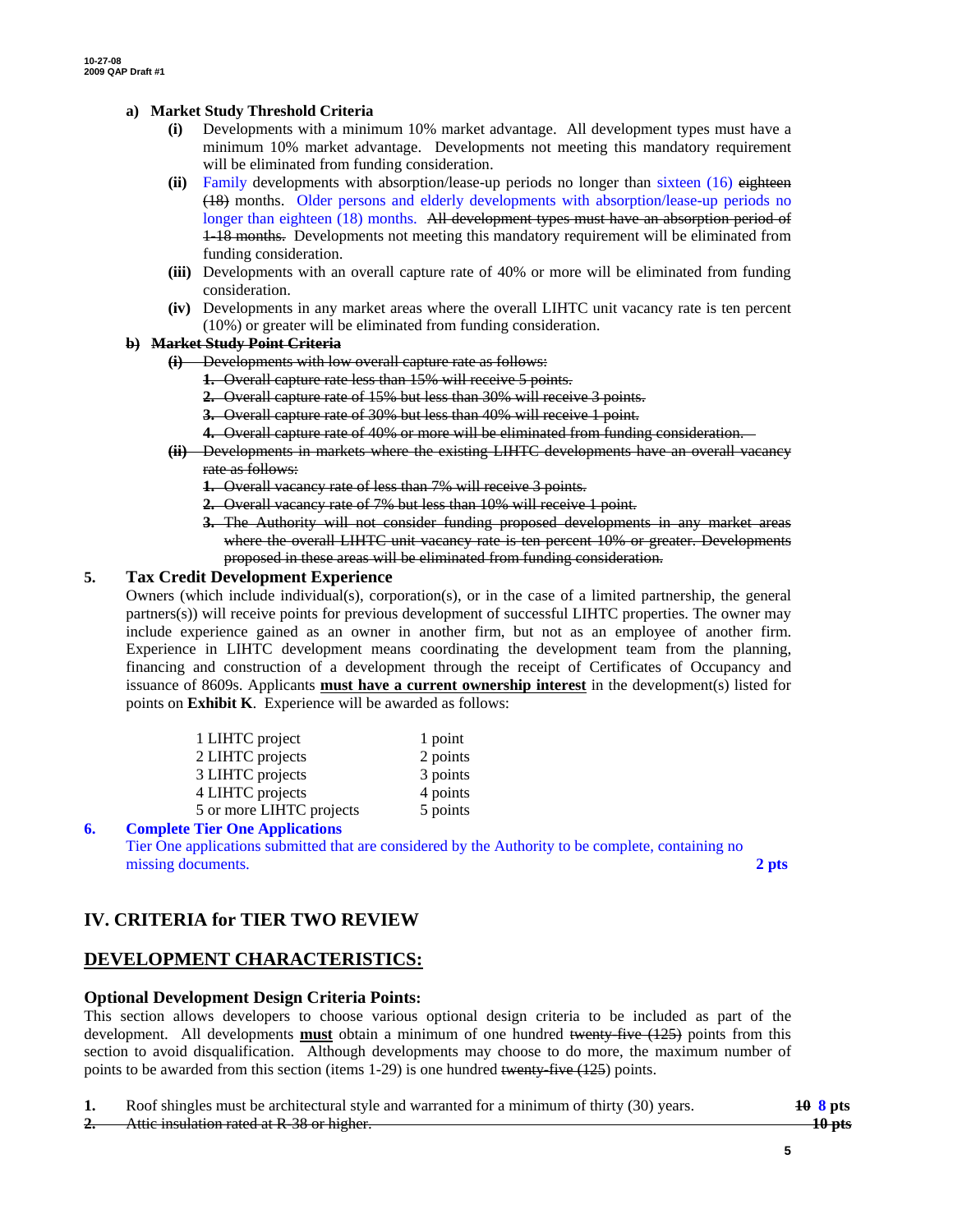| 3.                                                                                                       | All units must have a balcony, sunroom, or patio. A sunroom must contain a minimum of three (3) window                                                                                                        |                               |  |  |  |
|----------------------------------------------------------------------------------------------------------|---------------------------------------------------------------------------------------------------------------------------------------------------------------------------------------------------------------|-------------------------------|--|--|--|
|                                                                                                          | panels and have distinct architectural separation from the living room.                                                                                                                                       | 10 pts                        |  |  |  |
| 4.                                                                                                       | Curbing for paved areas throughout the development site including the parking areas.<br>5 pts                                                                                                                 |                               |  |  |  |
| 5.                                                                                                       | Gazebos or covered picnic shelters in appropriate locations. (May not be selected for points if using this                                                                                                    |                               |  |  |  |
|                                                                                                          | option as a recreation area for older persons under Mandatory Design Criteria, All Development Types,                                                                                                         |                               |  |  |  |
|                                                                                                          | item 7.b)                                                                                                                                                                                                     | $-5$ 3 pts                    |  |  |  |
| 6.                                                                                                       | Gutter systems surrounding all residential buildings.                                                                                                                                                         | $10$ 5 pts<br><b>5 10 pts</b> |  |  |  |
| 7.                                                                                                       | Irrigation/sprinkler system serving all landscaped areas.                                                                                                                                                     |                               |  |  |  |
| 8.                                                                                                       | Underground utilities (gas/electric, cable and phone) throughout the development site.<br>$10$ 5 pts                                                                                                          |                               |  |  |  |
| 9.                                                                                                       | Provide in the community room a minimum of two (2) current updated computer systems, manufactured                                                                                                             |                               |  |  |  |
|                                                                                                          | within the last 12 months, to include new computers, new printers, and a new scanner. The computers                                                                                                           |                               |  |  |  |
| must be equipped with high speed Internet service (e.g. broadband or cable). It is expected that printer |                                                                                                                                                                                                               |                               |  |  |  |
|                                                                                                          | cartridges, computer supplies and ongoing maintenance of the computers and systems will be furnished as                                                                                                       |                               |  |  |  |
|                                                                                                          | part of receiving these points.                                                                                                                                                                               | 53pts                         |  |  |  |
| 10.                                                                                                      | Each unit must have an Energy Star ceiling fan with light fixture in the living room and an Energy Star                                                                                                       |                               |  |  |  |
|                                                                                                          | overhead light fixture in each bedroom. All ceiling fans and overhead lights must connect to wall switches.                                                                                                   | 5 pts                         |  |  |  |
| 11.                                                                                                      | Appliances must include a refrigerator and a dishwasher that meet Energy Star Standards and a hot water                                                                                                       |                               |  |  |  |
|                                                                                                          | heater with an energy factor greater than 0.61.                                                                                                                                                               | $10p$ ts                      |  |  |  |
| 12.                                                                                                      | Energy Star rated windows in all units.                                                                                                                                                                       | $10p$ ts                      |  |  |  |
| 13.                                                                                                      | Energy Star rated HVAC systems (14 SEER or greater) in all units                                                                                                                                              | $10p$ ts                      |  |  |  |
| 14.                                                                                                      | Energy Star rated lighting in all common area corridors, stairwells, and the community room.                                                                                                                  | $\frac{5}{5}$ pts             |  |  |  |
| 15.                                                                                                      | Full size Energy Star refrigerator, with ice maker, having a minimum size of eighteen (18) cubic feet. (May                                                                                                   |                               |  |  |  |
|                                                                                                          | not be selected for points if also selecting #34)                                                                                                                                                             | 5 pts                         |  |  |  |
| 16.                                                                                                      | All units pre-wired for high speed (broadband) Internet hook-up with at least one (1) centrally                                                                                                               |                               |  |  |  |
|                                                                                                          | located connection port and connection ports in all bedrooms or wireless computer network.                                                                                                                    | 3 pts<br>-5                   |  |  |  |
| 17.                                                                                                      | Over the range mounted microwave oven, with re-circulating fan, in all units.                                                                                                                                 | 5<br>3 pts                    |  |  |  |
| 18.                                                                                                      | All units must have a Range Queen or comparable extinguishing system over the stove; OR                                                                                                                       | 5<br>2 pts                    |  |  |  |
|                                                                                                          | All units must have an element temperature control plate on the stove (e.g. Safe-T-element, etc).                                                                                                             | 5 pts                         |  |  |  |
| 19.                                                                                                      | Washer/dryer hookups in all units.                                                                                                                                                                            | $\frac{5}{5}$ pts             |  |  |  |
| 20.                                                                                                      | A minimum square footage per unit based on the number of bedrooms per unit specified as follows. To                                                                                                           |                               |  |  |  |
|                                                                                                          | qualify, all of the units must meet the minimum square footage per unit. The Authority considers the<br>square footage of an individual unit to be the usable living space measured from the interior wall to |                               |  |  |  |
|                                                                                                          | interior wall.                                                                                                                                                                                                | $2015$ pts                    |  |  |  |
|                                                                                                          | Minimum Sq. Ft. per Unit<br>Bedrooms per Unit                                                                                                                                                                 |                               |  |  |  |
|                                                                                                          | 700<br>One                                                                                                                                                                                                    |                               |  |  |  |
|                                                                                                          | Two<br>850                                                                                                                                                                                                    |                               |  |  |  |
|                                                                                                          | Three<br>1,000                                                                                                                                                                                                |                               |  |  |  |
|                                                                                                          | Four<br>1,150                                                                                                                                                                                                 |                               |  |  |  |
|                                                                                                          |                                                                                                                                                                                                               |                               |  |  |  |
| 21.                                                                                                      | Providing bathrooms per unit based on the number of bedrooms according to the following. To qualify,                                                                                                          |                               |  |  |  |
|                                                                                                          | all the units must provide the minimum number of bathrooms as specified.                                                                                                                                      | 20 pts                        |  |  |  |
|                                                                                                          |                                                                                                                                                                                                               |                               |  |  |  |
|                                                                                                          | Bedrooms per Unit<br>Bathrooms per Unit                                                                                                                                                                       |                               |  |  |  |
|                                                                                                          | One<br>One                                                                                                                                                                                                    |                               |  |  |  |
|                                                                                                          | Two<br>Two                                                                                                                                                                                                    |                               |  |  |  |
|                                                                                                          | Three<br>Two                                                                                                                                                                                                  |                               |  |  |  |
|                                                                                                          | Four<br>Two and one-half                                                                                                                                                                                      |                               |  |  |  |
| 22.                                                                                                      | A minimum four (4) camera video security system with two (2) cameras monitoring the exterior site and                                                                                                         |                               |  |  |  |
|                                                                                                          | two $(2)$ monitoring the manager's office and community center. $\overrightarrow{OR}$                                                                                                                         | 5 pts                         |  |  |  |
| 23.                                                                                                      | One (1) rental unit reserved for a security officer.                                                                                                                                                          | 5 pts                         |  |  |  |
|                                                                                                          |                                                                                                                                                                                                               |                               |  |  |  |
|                                                                                                          |                                                                                                                                                                                                               |                               |  |  |  |
|                                                                                                          | The following items are for rehabilitation developments only:                                                                                                                                                 |                               |  |  |  |

- **24.** Replace any one (1) of the following major components: Roof, HVAC, Plumbing, or Electrical. The Physical Needs Assessment must support a need for the replacement of the component. **15 10 pts**
- **25.** Install Energy Star rated dishwashers in all units. (May not be selected for points if also selecting #34) **10 3 pts**
- **26.** Install overhead Energy Star light fixture connected to a wall switch in the living room and all bedrooms. **5 3 pts 27.** Provide one and one-half (1.5) bathrooms in all units with two (2) or more bedrooms. (May not be selected
- for points if also selecting #21) **10 pts**

**6**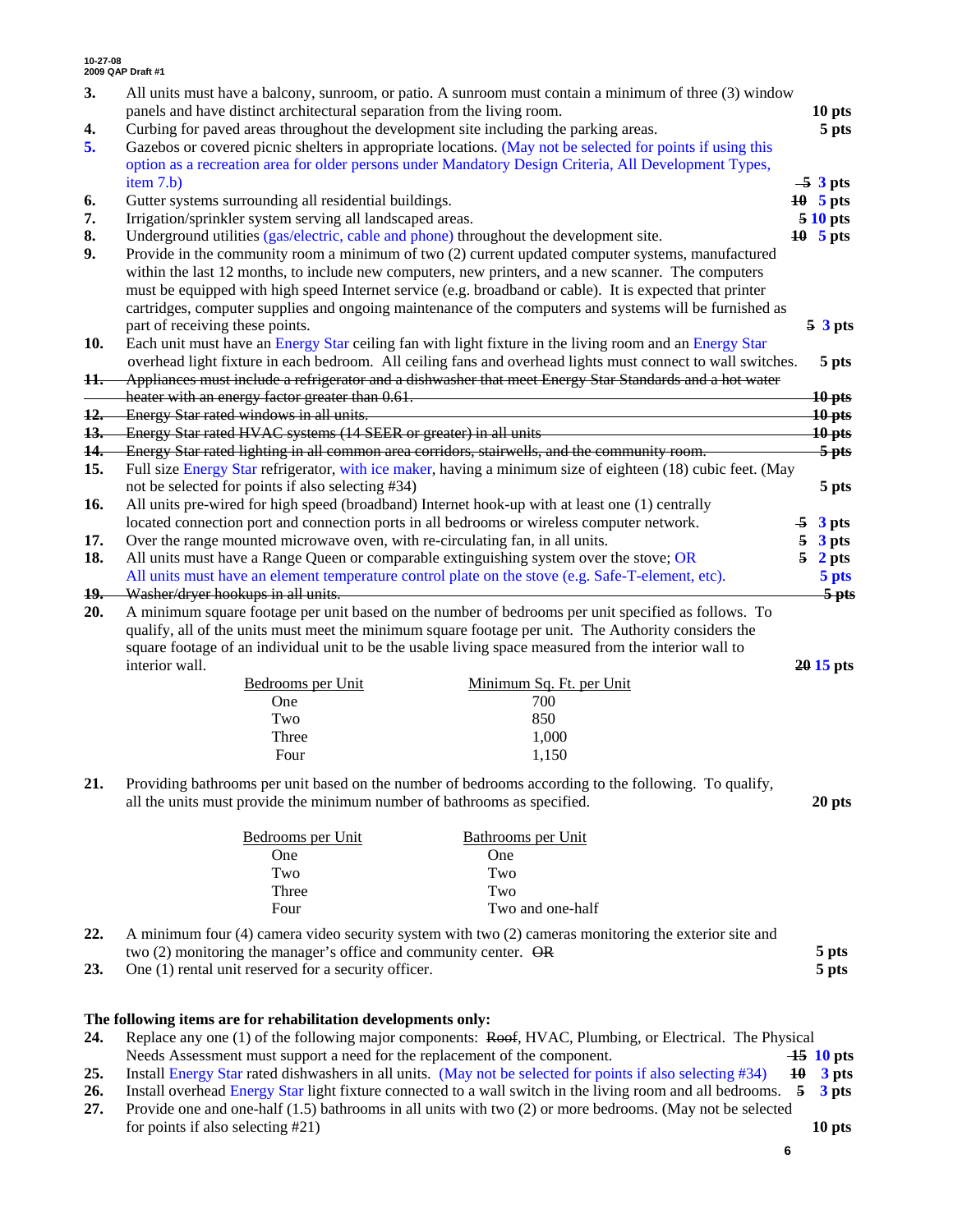- **28.** Minimum bedroom size for all bedrooms in each unit is 10 x 10. one hundred (100) square feet with no bedroom wall shorter than eight (8) feet in length. The minimum bedroom square footage excludes the closet space. **5 pts**
- **29.** Provide a minimum 1200 square foot community building. The square footage counted towards this total may include a leasing office, an equipped exercise room, and an equipped computer center. Laundry rooms and storage/maintenance rooms will not be counted as part of the 1200 square foot minimum. **15 10 pts 30.** Washer/dryer hookups in all units. **5 pts 31.** Energy Star rated windows in all units. **8 pts**
- 
- **32.** Energy Star rated HVAC systems (13 SEER or greater) in all units **10 pts**
- **33.** Energy Star rated lighting in all common area corridors, stairwells, and the community room. **5 pts 34.** In all units, existing appliances replaced with a full size Energy Star refrigerator, with ice maker, having a minimum size of eighteen (18) cubic feet; and an Energy Star rated dishwasher; and an Energy Star rated hot water heater with an energy factor greater than 0.61. **10 pts 31**Bring the entire development up to local, state and national building codes. **15 pts**

## **Development Criteria Points:**

| 1. | Development size (choose only one):                                                                    |                              |
|----|--------------------------------------------------------------------------------------------------------|------------------------------|
|    | Developments at or below (64) total units.<br>a)                                                       | 10 pts                       |
|    | Developments above (64) units but at or below (80) units.<br>b)                                        | 8 pts                        |
|    | Developments above (80) units but at or below (96) units.<br>C)                                        | 6 pts                        |
|    | $\left  \cdot \right $ Developments at or below (72) total units.                                      | $10$ pts                     |
|    | e) Developments above $(72)$ but at or below $(96)$ total units.                                       | $\frac{5}{5}$ pts            |
| 2. | Durable construction, with respect to each building, one of the following applies (choose only one):   |                              |
|    | Brick/stone veneer (100%), OR brick/stone veneer (40%) and remaining exterior fiber cement.<br>a)      | $15 \text{ } 5 \text{ }$ pts |
|    | Brick/stone veneer (40%) and remaining exterior siding to be vinyl siding with a thickness of at<br>b) |                              |
|    | least .044 mils; or full fiber cement.                                                                 | $10 \text{ } 3 \text{ pts}$  |
|    | Full vinyl siding with thickness of at least 0.044 mils.<br>C)                                         | 5.<br>1 pt                   |
|    | <b>Complete Tier Two Applications:</b>                                                                 |                              |
|    | Tier Two applications submitted that are considered by the Authority to be complete, containing no     |                              |

missing documents. **3 pts**

# **TARGETING CHARACTERISTICS:**

| 1. | Developments that elect to both rent and income restrict up to twenty-five percent $(25%)$ of the total units to<br>50% AMI tenants reserve, for the entire term of the LIHTC compliance period, low income to households |                 |
|----|---------------------------------------------------------------------------------------------------------------------------------------------------------------------------------------------------------------------------|-----------------|
|    | with incomes at fifty percent (50%) or less of AMI. Points will be awarded on a sliding scale rounded to two                                                                                                              |                 |
|    | decimal points.                                                                                                                                                                                                           | 10 pts 0-25 pts |
| 2. | Developments seeking, for the entire term of the tax credit compliance period, to restrict up to 50% of their                                                                                                             |                 |
|    |                                                                                                                                                                                                                           |                 |
|    | low income units to the 50% rent limits. Points will be given to proposals based on the percentage of                                                                                                                     |                 |
|    | low income units restricted to the 50% rent limits divided by (10).                                                                                                                                                       |                 |
| 3. | Developments that elect to serve individuals on waiting lists for public housing. To receive points, the                                                                                                                  |                 |
|    | Applicant must include in their marketing plan a description of outreach, marketing and advertising                                                                                                                       |                 |
|    | methods used to attract individuals on public housing waiting lists as well as evidence that the public                                                                                                                   |                 |
|    | housing agencies have been contacted (i.e. copy of the certified letter sent to the PHA). Applicants must                                                                                                                 |                 |
|    | not use minimum income criteria to reject Section 8 Housing Choice Voucher Participants when their                                                                                                                        |                 |
|    | income reflects that they can pay their portion of the rent. The site's minimum income needed for a                                                                                                                       |                 |
|    | household to pay the rent on the unit will be based on the actual amount that the Section 8 Housing                                                                                                                       |                 |
|    | Choice Voucher Participants would have to pay after the subsidy rather than the entire rent on the unit.                                                                                                                  |                 |
|    |                                                                                                                                                                                                                           | $10\ 2$ pts     |
| 4. | Points will be given to developments that:                                                                                                                                                                                |                 |
|    | Submit an acceptable Conversion Agreement, and other documentation as required, that provides<br>a)                                                                                                                       |                 |
|    | for tenant ownership at the end of the initial fifteen (15) year compliance period. In order to receive points,                                                                                                           |                 |
|    | the Applicant must submit a conversion plan as well as other required documentation that includes but is not                                                                                                              |                 |
|    | limited to a detailed timeline outlining how the tenants will become homeowners. The conversion plan                                                                                                                      |                 |
|    | must include all homebuyer counseling programs to be provided along with the financial procedure that will                                                                                                                |                 |
|    | be used to transfer the rental units into homeownership. The Applicant must execute a Conversion Agreement                                                                                                                |                 |
|    | providing that the units will be converted to tenant ownership at the end of fifteen $(15)$ years; OR                                                                                                                     | 5 pts           |
|    | b) Voluntarily extend the thirty-year compliance period for an additional five-year term.                                                                                                                                 | 10 pts          |
|    |                                                                                                                                                                                                                           |                 |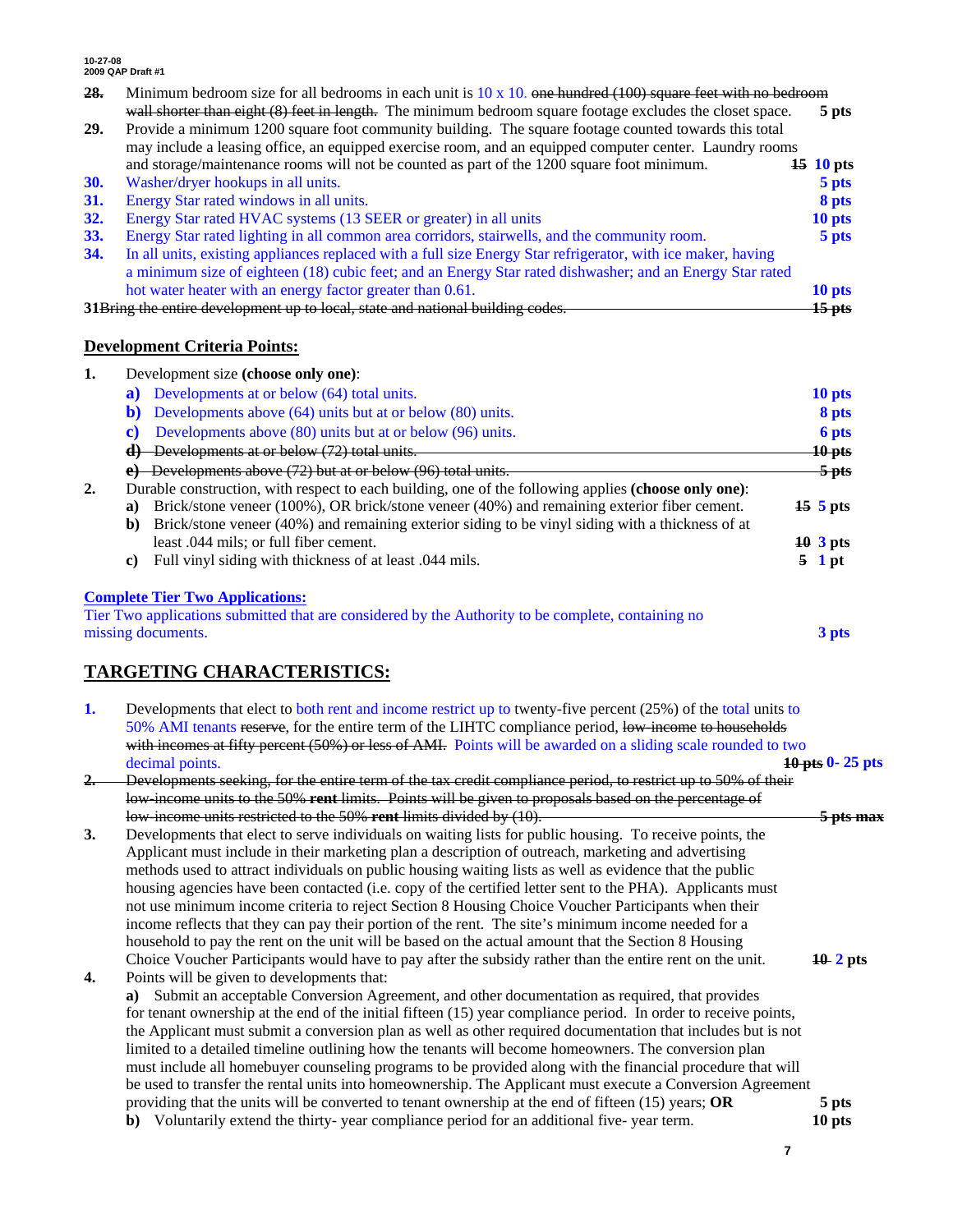- **5.** Points will be given to developments designating rental housing for specific tenant populations as outlined in this section. In order to be considered for these points, the development/units must be designed and equipped to serve the needs of the designated tenant population. Such design and equipment must be in addition to the minimum design requirements necessary to comply with state and federally mandated accessibility requirements and must be fully described in the application. A Marketing Plan must be submitted with the Tier Two application to receive these points. Choose only one (1) of the following: **10 5 pts** 
	- **a)** One hundred percent (100%) of the development is designed for individuals or families with children. To receive these points at least twenty-five percent **(25%)** of the low-income units must contain three (3) or more bedrooms.
	- **b)** At least eighty percent **(80%)** of the units are designed, equipped and occupied by older person(s) fifty-five years of age or older. The remaining twenty percent (**20%)** of units must be designed, equipped, and occupied by special needs populations. All new construction developments are limited to one (1) or two (2) bedroom units*.* All new construction developments, greater than a one (1) story structure must be accessible to all additional stories by elevators. Acquisition with rehabilitation developments more than one (1) story must provide evidence that existing elevators have received regular maintenance and are in good working condition as of the Tier Two application submittal date to service all upper level rental units. Those developments without existing elevators will be required to install elevators. Developments designating 100% of the units for persons 55 or older are eligible for these points.
	- **c)** At a minimum, (10%) of the total units are set-aside for disabled and special needs tenants. Developments seeking points under this criterion should include a letter from the appropriate disability agency regarding the need for these units.

# **FINANCIAL CHARACTERISTICS:**

Developments will be assessed negative points when costs are determined to be higher than typically warranted. Developments receiving negative points will be reviewed by the Authority's construction consultant. If, based on the consultant's review, the development costs are found to be reasonable and can be substantiated then negative points will not be assessed. The Authority will apply cost standards for Eligible Basis per Heated Square Foot (EBHSF) as identified below based on the group average for each type of development submitted in the Tier II funding cycle. Developments with EBHSF exceeding 3.0 standard deviations above the group average will be disqualified. The Authority will use discretion in determining the groups for comparison.

| EBHSF greater than 1.0 standard deviation above the group average:  | $-5$ pts  |
|---------------------------------------------------------------------|-----------|
| EBHSF greater than 2.0 standard deviations above the group average: | $-10$ pts |

## **Authority Discretion and Tie Breaker Criteria:**

**The following factors will be used in the order they are listed to break a tie. If a tie is broken using the first factor then the other factors will not be applied and so on.** 

- **1.** Developments with the highest site and market study scores from Tier One.
- **2.** Developments in counties that have not received tax credit funding in the past two (2) years.
- **3.** Developments located in a Qualified Census Tract (QCT) that contribute to a concerted Community Revitalization Development Plan (CRDP). The plan must be included with the Tier One application.
- **4.** Developments with the lowest Eligible Basis Per Heated Square Foot.
- **5.** Developments deemed to have the greatest benefit to the community and best meeting the Authority's goals.

# **V. MANDATORY DESIGN CRITERIA**

The following mandatory design criteria **must be** included in the development design:

### **For ALL Development Types:**

- **1.** Window coverings for each window, including glass doors, must be installed. Metal blinds are not permitted.
- **2.** All kitchen and bathroom interior cabinets must be solid wood or wood/plastic veneer products with dual slide tracks on drawers.
- **3.** All entry doors must be steel or fiberglass doors that are insulated, paneled, and have a peephole.
- **4.** Sidewalk access to all parking spaces.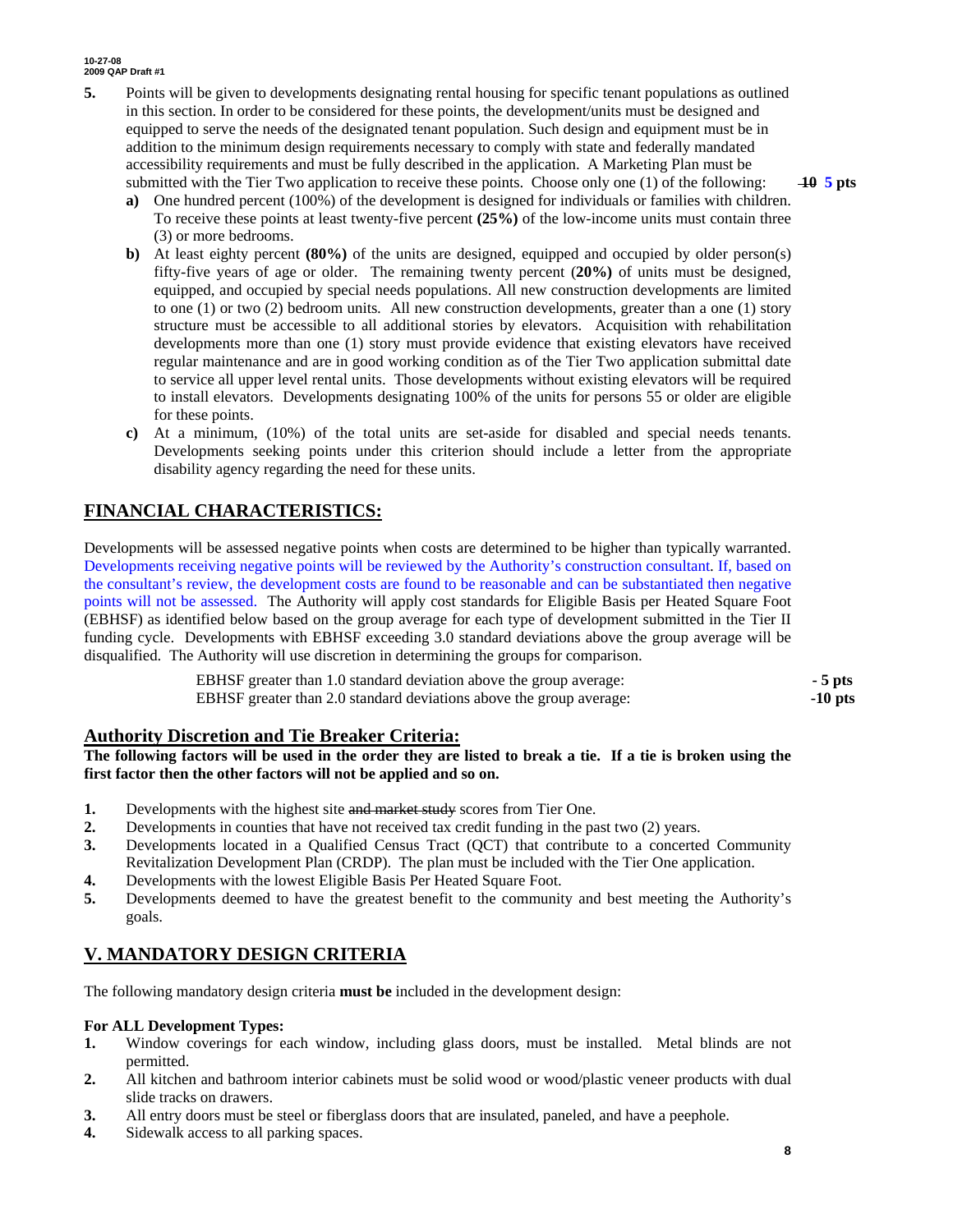- **5.** All bedroom closet doors must be side hinged (no bi-fold doors).
- **6.** The front and side areas within twenty (20) feet of all buildings must be fully landscaped. Landscaping may incorporate sod and drought resistant plants and shrubs, etc. Only the back of the buildings may be seeded.
- **7.** A recreation area suitable for proposed tenant targeting:
	- **a)** For family developments (a) Playground for children located away from automobile traffic patterns with commercial quality play equipment and at least one permanently anchored, weather resistant bench, with a back, or (b) an exercise room with a minimum of three nautilus-type work-out machines (this room's square footage may be included in the minimum 1,200 sq. ft. community building);
	- **b)** For older persons developments  $-$  (a) An exercise room with a minimum of three (3) nautilus type work-out machines (this room's square footage may be included in the minimum 1,200 sq. ft. community building), or (b) a minimum of two gazebos with seating equipped with an Energy Star ceiling fan with light fixture spread throughout the development site.
- **8.** A development sign at the entrance to the complex.
- **9.** Exterior lighting at all entry doors including individual apartment units, community buildings, common areas within the building(s), and parking areas.
- **10.** Enclosed trash dumpsters and/or compactors. The dumpster must be enclosed by solid fencing on at least three sides. The pad and approach pad to the dumpster must be concrete and not asphalt.
- **11.** Anti-fungal shingles with a minimum 25-year warranty.
- **12.** The following appliances must be provided in each unit: (a) Stove with exhaust fan; (b) Full sized refrigerator-freezer having a minimum size of fourteen (14) cubic feet.
- **13.** At least thirteen (13) SEER HVAC units must be installed. If the Physical Needs Assessment, completed for a rehabilitation development, does not recommend replacement of existing HVAC units in the development, this mandatory criterion is waived. However, any replacement HVAC units installed in the development must be at least thirteen (13) SEER.
- **14.** A laundry facility containing: (a) at least one (1) commercial washer and one (1) commercial dryer per twenty-four (24) units; and (b) adequate seating and at least one (1) table for folding clothes. For developments containing more than one hundred (100) rental units that also provide washer and dryer hookups in all units, a minimum of one (1) commercial washer and one (1) commercial dryer per thirtytwo (32) units is required. Single family detached unit, townhouse, or duplex developments must provide a washer and dryer hookup in every unit. Developments providing washers and dryers in all rental units are not required to provide a laundry facility.
- **15.** Attic insulation rated at R-38 or higher.

### **For ALL New Construction Developments:**

- **1.** All units must be equipped with a dishwasher. All units must be equipped with an Energy Star rated refrigerator, Energy Star rated dishwasher, and an Energy Star rated hot water heater with an energy factor greater than 0.61.
- **2.** All units must have Energy Star rated windows.
- **3.** All units must have an Energy Star rated HVAC system.
- **4.** Energy Star rated lighting must be in all common area corridors, stairwells, and the community room.
- **5.** Washer/dryer hookups in all units.
- **6.** All units must have an overhead light fixture connected to a wall switch in each bedroom and living room.
- **7.** A minimum 1200 square foot community building. The square footage counted towards this total may include a leasing office, an equipped exercise room, and an equipped computer center. Laundry rooms and storage/maintenance rooms will not be counted as part of the 1200 square foot minimum. For developments proposing a third phase of two previously completed contiguous tax credit developments, the requirement for an additional 1200 square foot community building is waived. However, it is required that laundry facilities be provided to the new phase as follows: (a) laundry facility, only, must be constructed on the site of the proposed phase; or (b) construction of sidewalks connecting the new phase to the laundry facility of the previously completed phase(s). For either option (a) or (b) the mandatory laundry facility requirements under Section V. Mandatory Design Criteria, item 14 must be met.
- **8.** All units pre-wired for cable television hook-ups in the living room and one (1) per bedroom.
- **9.** All windows must be insulated, double pane glass in either vinyl or aluminum framing. Insulated, double pane glass in wood framing is permitted for rehabilitation developments.
- **10.** Units with three (3) or more bedrooms must have a minimum of two (2) full bathrooms.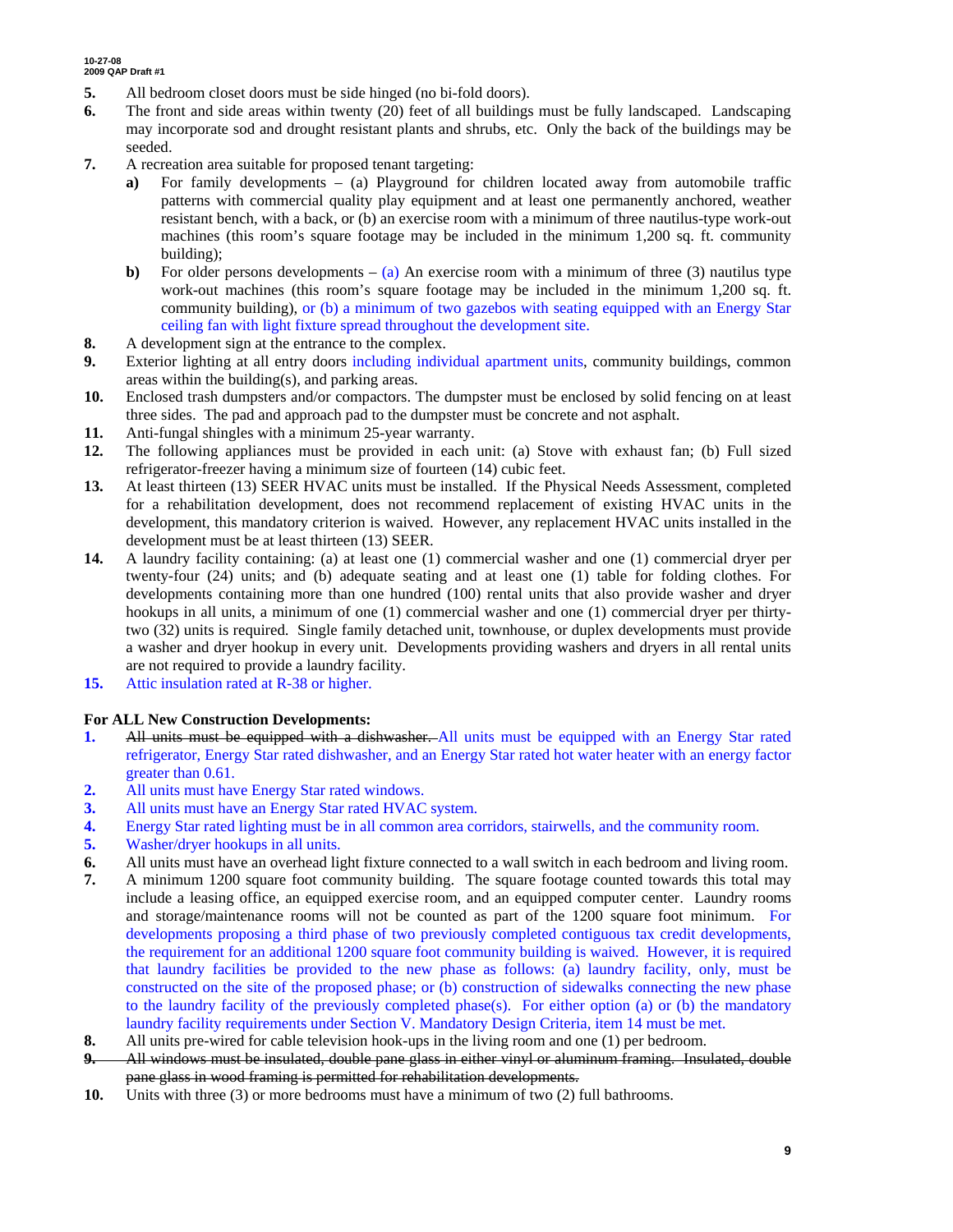- **11.** The minimum bedroom size for all bedrooms in each unit is 10 X 10 one hundred (100) square feet with no wall shorter than eight (8) feet in length. The minimum bedroom square footage excludes the closet space.
- **12.** All older persons (55+ years) developments will be one-story structures, or if greater than one story, all stories will be accessible by elevators.

### **For ALL Single Family Developments:**

- **1.** All developments must be detached single family houses, townhouses or duplexes.
	- **a)** All detached single family homes must contain a minimum of three (3) or more bedrooms with two (2) or more bathrooms.
	- **b)** All townhouses and duplexes must contain a minimum of two (2) or more bedrooms with two (2) or more bathrooms.
- **2.** Concrete driveways, curbing at street and front entry walkways.
- **3.** Washer and dryer hookups in each unit.

### **For ALL Rehabilitation Developments:**

Any of the following mandatory items (not to include repainting of the entire unit) replaced on or after January 1, 2005 are not required to be replaced as part of the rehabilitation.

- **1.** Replace and install new flooring in each unit. At a minimum, tile must be VCT or better.
- **2.** Entire unit (all rooms) must be repainted.
- **3.** New bathroom fixtures must be installed to include the following:
	- **a)** New tub and new shower, re-glazing not allowed. Three piece surround insert is acceptable.
	- **b)** Replace sink and vanity with new. Vanity to include, at a minimum, a pull out drawer and/or storage area.
	- **c)** New toilet.
	- **d)** Install re-circulating exhaust fan.
	- **e)** Install new water supply valves.
- **4.** New kitchen fixtures must be installed to include the following:
	- **a)** Dual track sliding drawers.
	- **b)** New double sink.
	- **c)** New stove with re-circulating exhaust fan.
	- **d)** New refrigerator, minimum 14 cubic feet.
	- **e)** Install new water supply valves.
- **5.** All entry doors must be steel or fiberglass doors that are insulated, paneled, and have a peephole.
- **6.** New Energy Star hot water heaters with an energy factor greater than 0.61.
- **7.** Replace all windows with insulated, double pane glass in either vinyl or aluminum framing. Insulated, double pane glass in wood framing is permitted.
- **8.** All units wired for high speed (broadband) Internet hook-up with at least one (1) centrally located connection port or wireless computer network. All wires to be hidden.
- **9.** Units with existing washer/dryer connections must replace and install new water supply fixtures and valves.
- **10.** All older persons (55+ years) acquisition/rehabilitation developments may have more than one-story, provided that existing elevators, receiving regular maintenance, are in good working condition as of the Tier Two Application submittal date and service all upper level rental units. Those developments without existing elevators will be required to install elevators.

### **For ALL Townhouse Developments:**

All townhouse development must have, at a minimum, a one-half bathroom on the first floor.

### **For ALL Adaptive Reuse Developments:**

The definition of "adaptive reuse" is the conversion of an existing non-residential building(s) into a residential building(s). The architect must certify on **Exhibit G** that the development will meet the following requirements:

- **1.** A minimum of fifty percent (50%) of the square footage of each existing building(s) must be converted to residential use; and
- **2.** If additional buildings/units are constructed to provide additional space, the total square footage of the previously existing building(s) must constitute a minimum of fifty percent (50%) of the total square footage of the entire development.